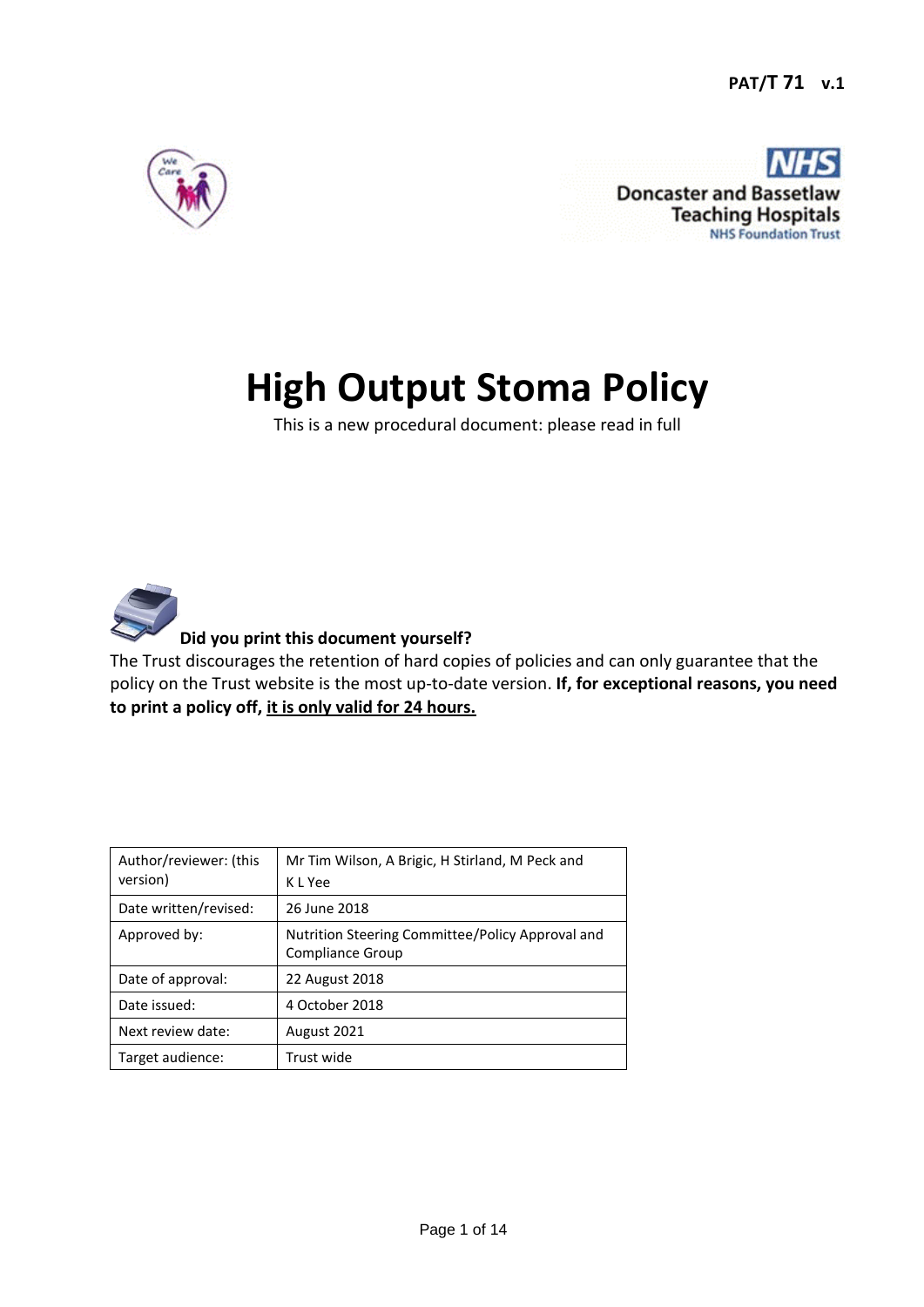# **Amendment Form**

Please record brief details of the changes made alongside the next version number. If the procedural document has been reviewed **without change**, this information will still need to be recorded although the version number will remain the same.

| <b>Version</b> | <b>Date Issued</b> | <b>Brief Summary of Changes</b>                           | <b>Author</b>                                             |
|----------------|--------------------|-----------------------------------------------------------|-----------------------------------------------------------|
| Version 1      | 4 October<br>2018  | This is a new procedural document, please<br>read in full | T R Wilson<br>A Brigic<br>H Stirland<br>M Peck<br>K L Yee |
|                |                    |                                                           |                                                           |
|                |                    |                                                           |                                                           |
|                |                    |                                                           |                                                           |
|                |                    |                                                           |                                                           |
|                |                    |                                                           |                                                           |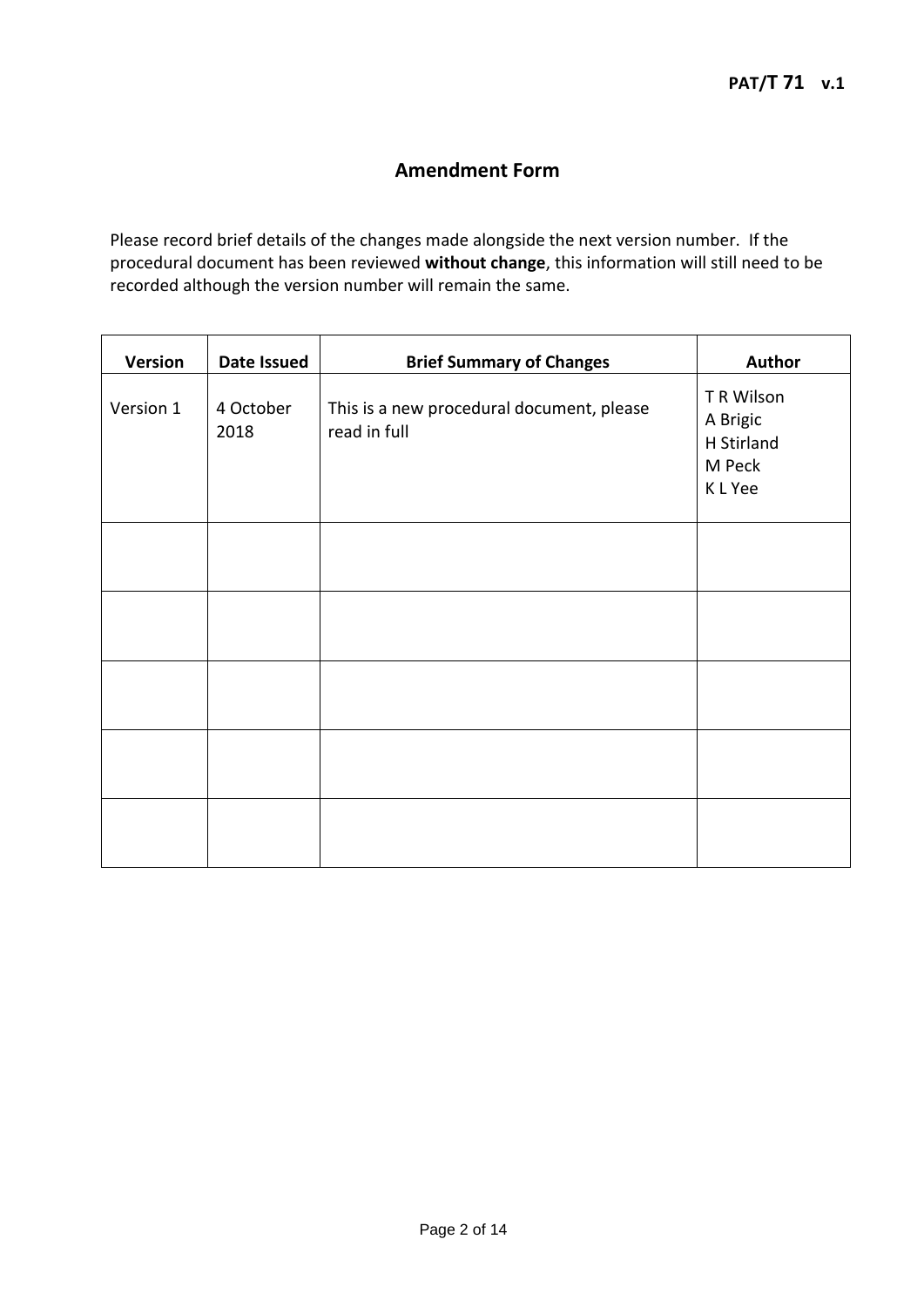# **Contents**

# Page No.

| $\mathbf{1}$ |     |  |  |  |  |
|--------------|-----|--|--|--|--|
| 2            |     |  |  |  |  |
| 3            |     |  |  |  |  |
| 4            |     |  |  |  |  |
|              |     |  |  |  |  |
|              |     |  |  |  |  |
|              |     |  |  |  |  |
|              |     |  |  |  |  |
|              | 4.5 |  |  |  |  |
| 5            |     |  |  |  |  |
|              |     |  |  |  |  |
|              | 5.2 |  |  |  |  |
|              | 5.3 |  |  |  |  |
| 6            |     |  |  |  |  |
| 7            |     |  |  |  |  |
| 8            |     |  |  |  |  |
| 9            |     |  |  |  |  |
| 10           |     |  |  |  |  |
|              |     |  |  |  |  |
|              |     |  |  |  |  |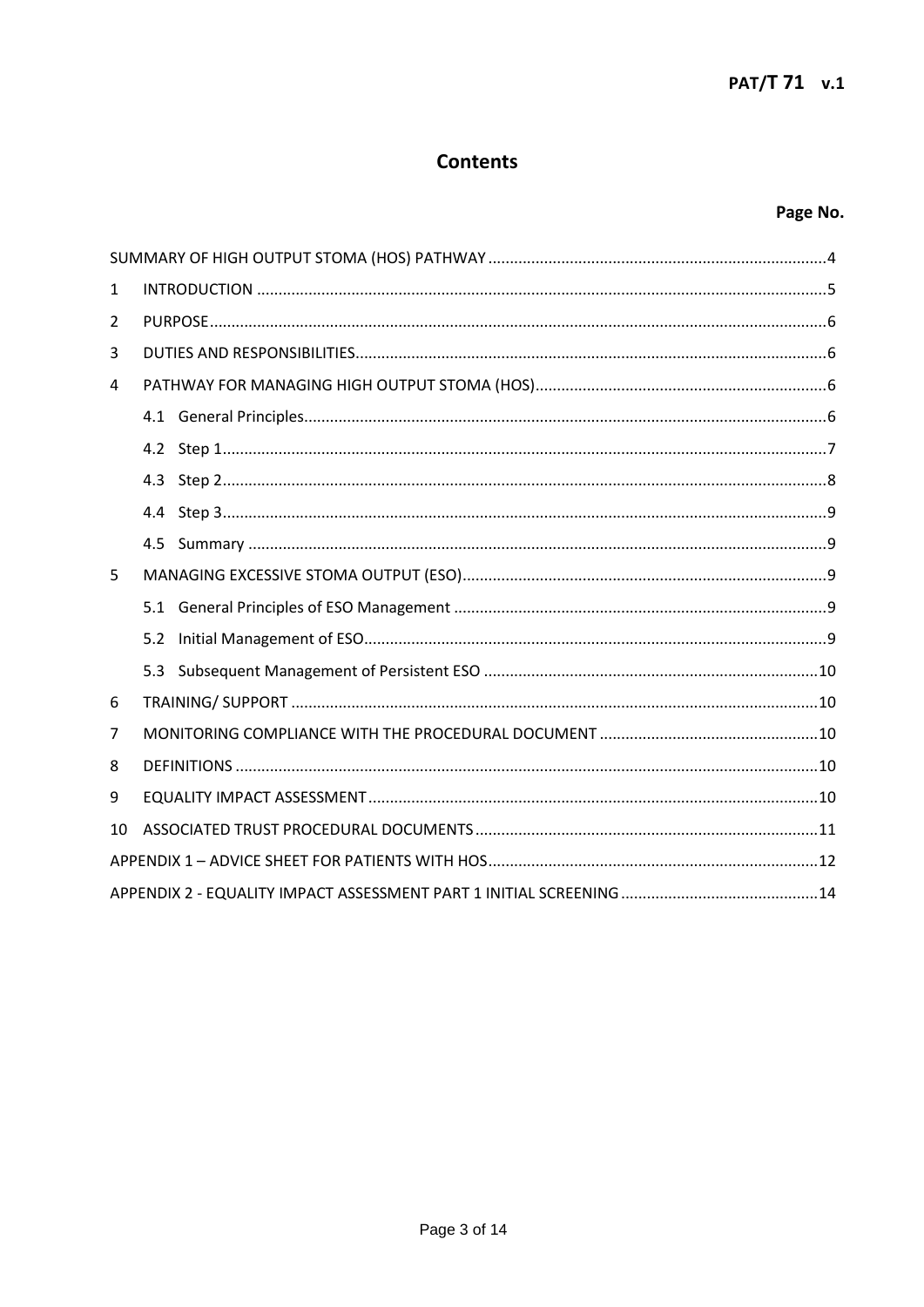# <span id="page-3-0"></span>**SUMMARY OF HIGH OUTPUT STOMA (HOS) PATHWAY**

# **High Output Stoma Pathway**

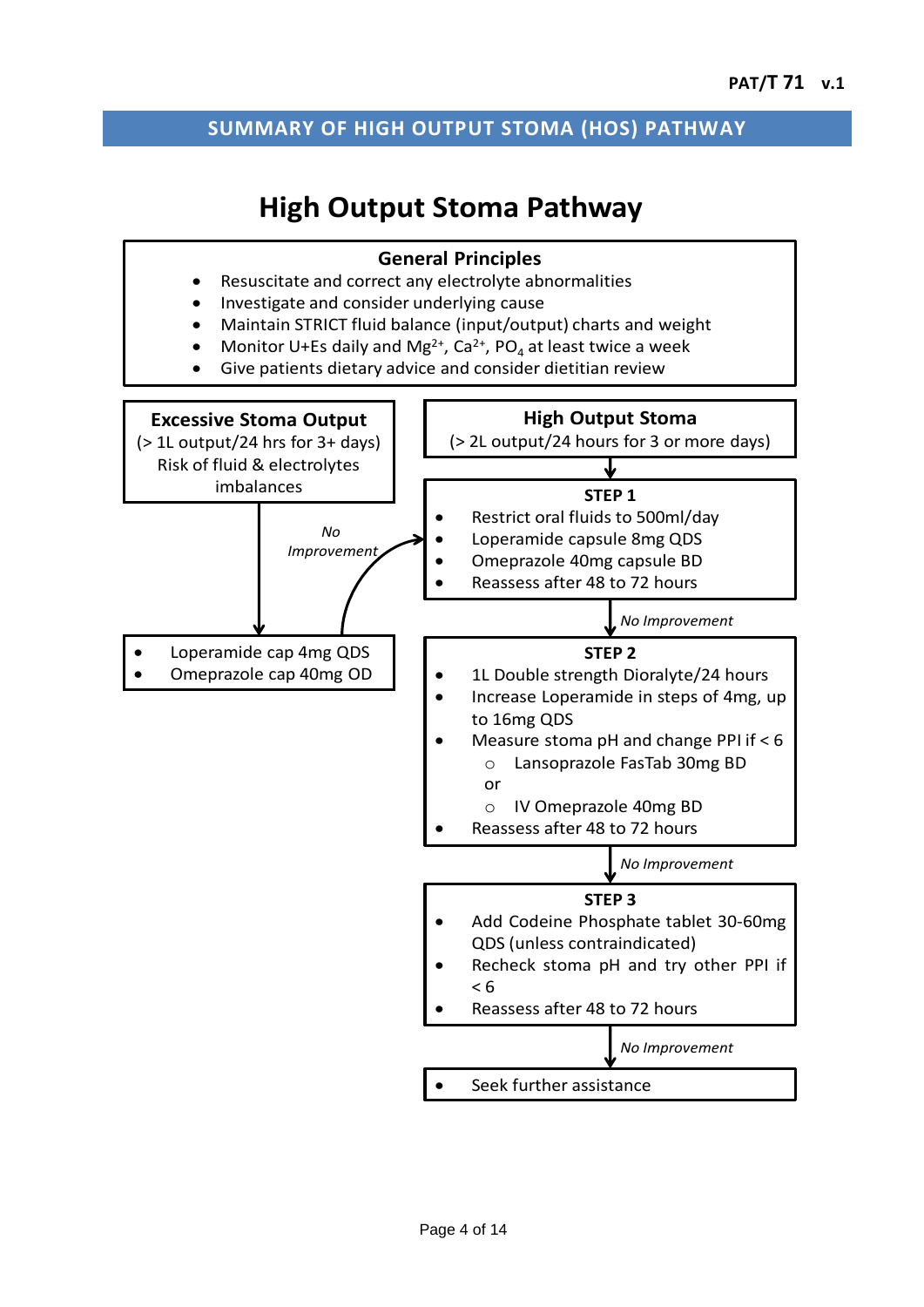# <span id="page-4-0"></span>**1 INTRODUCTION**

Patients are considered to have a high output stoma (HOS) if their stoma output is more than 2000ml / 24 hours for **three or more** consecutive days.

Early HOS develops in the immediate postoperative period (<3 weeks from stoma formation) and before discharge from hospital. This may affect up to 15% of people who undergo formation of a small bowel stoma and is more common in men and following emergency surgery. The most prevalent causes are:

- Short bowel syndrome
- Abdominal or pelvic sepsis
- Incomplete bowel obstruction
- Bowel infection (e.g. *Clostridium difficile* / Novovirus), inflammation or ischaemia
- Medication: Prokinetics (e.g. metoclopramide), Metformin, rapid withdrawal of some drugs (e.g. steroids / opiates)

Late HOS develops more than 3 weeks after formation and is less common. Causes include obstruction, new medication or new onset of bowel pathology e.g. inflammatory bowel disease.

Up to 20% of HOS will remain with a high output until the stoma is reversed. Readmission rate to hospital is common (40-43%), usually due to electrolyte disturbances and renal impairment.

Common complications of HOS include:

- Dehydration and Acute Kidney Injury (AKI)
- Low serum and urinary sodium
- Low serum magnesium
- Weight loss / malnutrition
- Low Vitamin B12 (if more than 60-100cm of terminal ileum resected)

Patients are considered to have excessive stoma output (ESO), if their stoma output is between 1000ml and 2000ml over 24 hours and they are at risk of developing problems with dehydration and electrolyte disturbances.

#### **PATIENTS LACKING CAPACITY**

Sometimes it will be necessary to provide care and treatment to patients who lack the capacity to make decisions related to the content of this policy. In these instances staff must treat the patient in accordance with the Mental Capacity Act 2005 (MCA 2005).

- A person lacking capacity should not be treated in a manner which can be seen as discriminatory.
- Any act done for, or any decision made on behalf of a patient who lacks capacity must be done, or made, in the persons Best Interest .
- Further information can be found in the MCA policy, and the Code of Practice, both available on the intranet.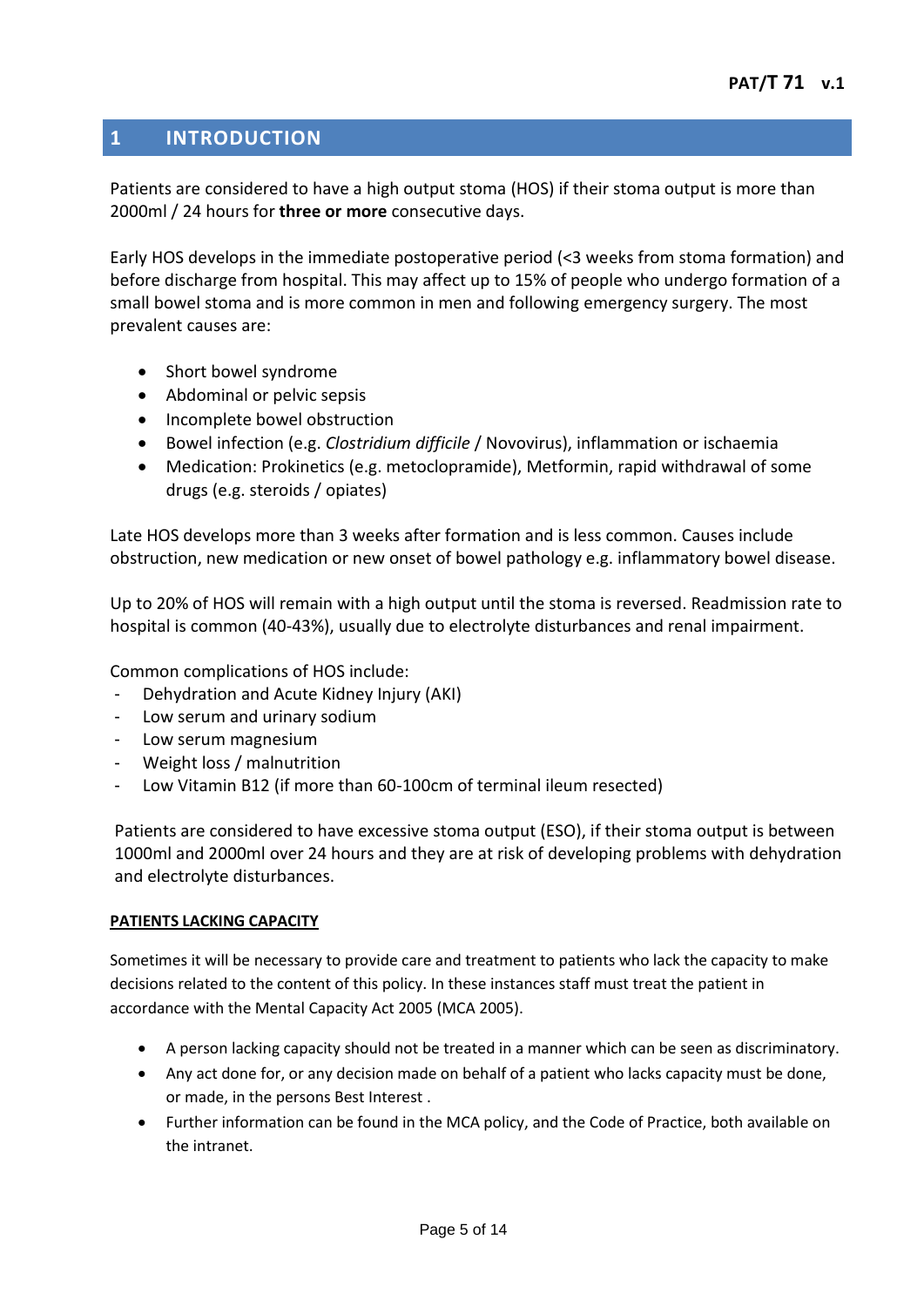### <span id="page-5-0"></span>**2 PURPOSE**

The purpose of this document is to provide:

- 1. Clear, consistent and evidence based information for patients with high output stoma.
- 2. To ensure a clear clinical management plan is followed.
- 3. To reduce the risk of complications that patients with high output stoma may experience.

# <span id="page-5-1"></span>**3 DUTIES AND RESPONSIBILITIES**

**Medical staff** must identify patients with high output stoma and follow an appropriate clinical management plan as outlined in this document. They must ensure dietary advice has been provided to the patient and a dietitian referral has been made. They are responsible for monitoring and correcting electrolyte abnormalities and maintaining adequate fluid balance by prescribing the correct intravenous fluids. They will provide support and advice for patients in managing their high output stoma and will refer to other specialist services when required.

**Nursing staff** are responsible for monitoring the patient's fluid balance and weight. They must ensure prescribed medication is administered at the correct times to provide optimal effect. Nursing staff are responsible for ensuring a dietitian referral is made and dietary/fluid intake information is provided for this group of patients. They will provide support and advice for patients in managing their high output stoma and will refer to other specialist services when required.

# <span id="page-5-2"></span>**4 PATHWAY FOR MANAGING HIGH OUTPUT STOMA (HOS)**

#### <span id="page-5-3"></span>**4.1 General Principles**

- 1. Resuscitate and correct any electrolyte abnormalities:
	- Check U+Es, Magnesium, Phosphate and Calcium and correct deficiencies
	- Resuscitate with crystalloid
	- Consider checking random urinary sodium (<10mmol/L suggests sodium depletion)

#### 2. Investigate and consider underlying causes:

- Stool culture to exclude GI infection
- Medication review
	- o Stop prokinetics
	- o Check whether steroids/opiates recently stopped
	- $\circ$  If taking Metformin consider seeking diabetic advice with regards to stopping substituting
- CT imaging to exclude bowel obstruction / intra-abdominal sepsis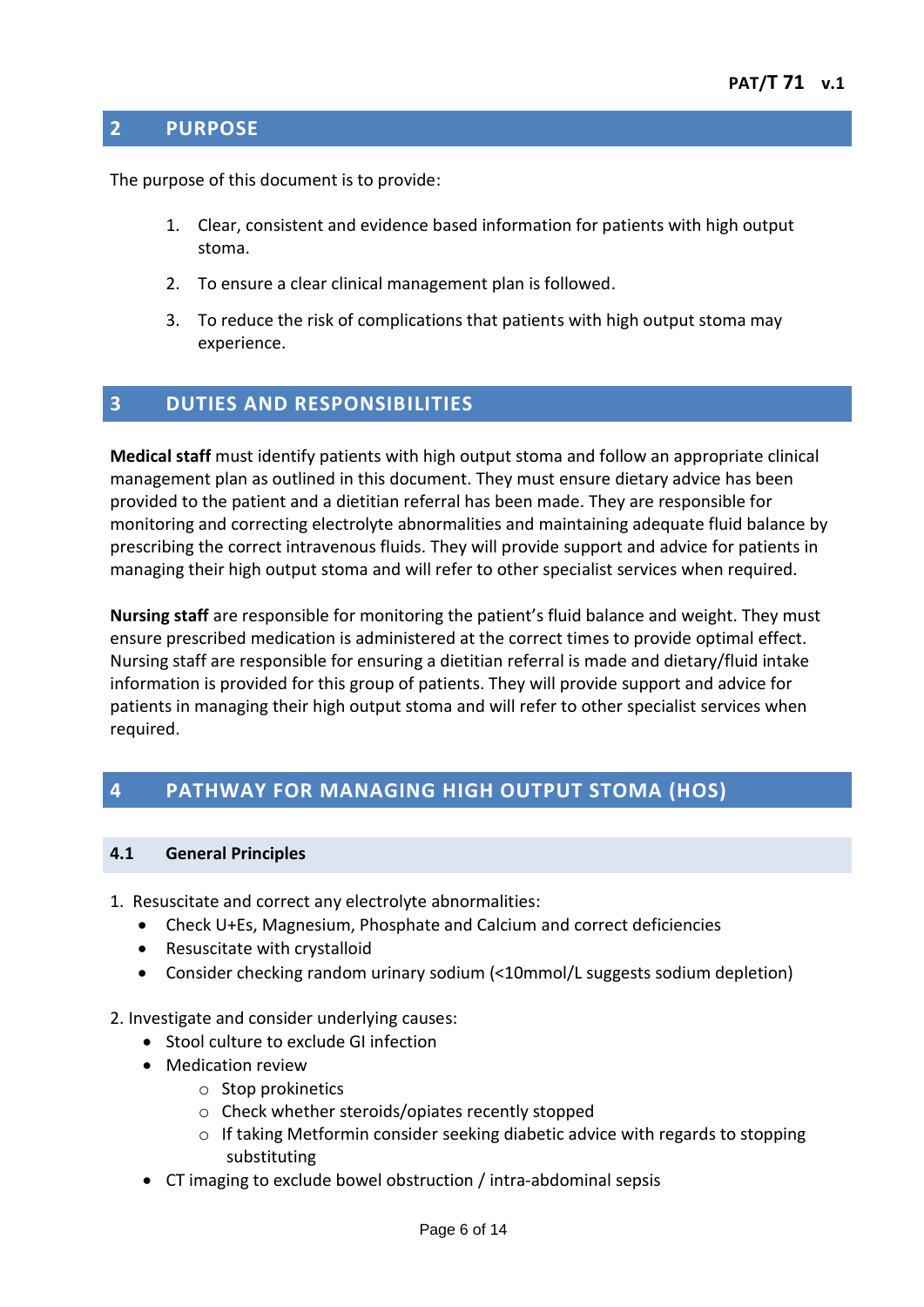- 3. Maintain a **strict** daily fluid balance (input/output) chart and monitor weight
	- It is impossible to manage this problem without a clear picture of stoma output and intake to assess response to treatment and guide further changes. Failure to do this every day will unnecessarily delay patient discharge.
	- Weights should be checked at least once a week. Rapid decreases or increases in weight over the course of a week usually indicate dehydration or response to fluid resuscitation respectively.
- 4. Dietetic assessment
	- These patients are all at risk of malnutrition and should be reviewed by a dietitian
	- Give patients dietary advice (if eating), see attached patient advice sheet (Appendix 1).
- 5. On-going biochemical assessment:
	- U+Es should be checked daily
	- Phosphate and Magnesium should be checked twice a week, unless they are abnormally low or the patient is suspected of having refeeding syndrome in which case they require daily monitoring.

6. Consider involving stoma team:

- Patients with HOS are at higher risk of skin damage from active stomas
- If patients are having problems with their appliance or stoma please involve the stoma team as soon as possible. They can be contacted on 644365. If you are calling out of hours please leave a clear message giving details of the patient and their location.

#### <span id="page-6-0"></span>**4.2 Step 1**

- 1. Fluid restrict to 500ml / day of oral hypotonic fluids
	- Drinking excessive hypotonic fluids (e.g. water, tea, fizzy drinks etc) will usually increase stoma output and make the patients more dehydrated. PATIENTS **CANNOT** CORRECT DEHYDRATION BY DRINKING MORE. This must be corrected by giving IV fluids.
	- Patients should be encouraged to eat and drink separately and not to have drinks with their meals.
	- IV fluids should be continued to replace any excessive losses
- 2. Start anti-diarrhoeal medication
	- Loperamide 8mg QDS patients should take at least 30mins before meals
		- $\circ$  Prescribe capsule as the first choice. The capsule can be opened and the powder contents dispersed in 10ml of water for administration.
		- o Avoid syrup as this may be too hygroscopic and the potential osmotic effect may increase stoma output.
- 3. Start Proton Pump Inhibitor (PPI)
	- Omeprazole capsule 40mg BD (patients should switch to this if on another Proton Pump Inhibitor)\*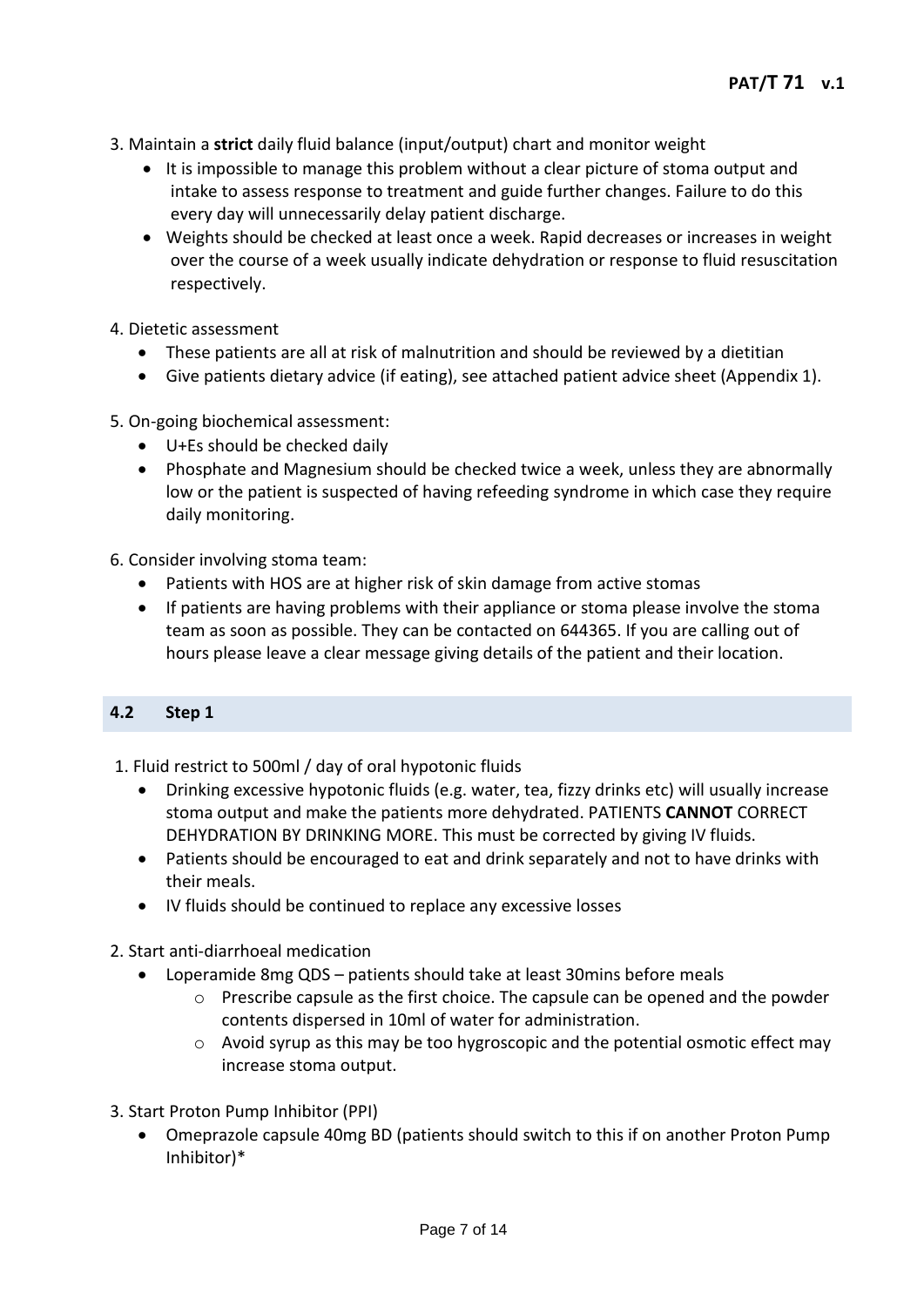4. Reassess after 48 to 72 hours

- If the volume of stoma output is not significantly improving proceed to step 2 and continue all current action from step 1 unless directed otherwise.
- If improvement, then can gradually build up oral fluids and have any IV fluid support withdrawn. U+Es will need careful monitoring. Most patients will be able to manage with up to 1000ml of stoma output a day without needing additional fluids.

\*Anti-secretory drugs: PPIs have been shown to be superior to high dose Ranitidine for HOS. Omeprazole (the most commonly used PPI for this purpose) is absorbed in duodenum and proximal jejunum, so oral preparations are appropriate and much cheaper than IV preparations. Unlike other PPIs, its suppression of acid increases as the dose increases (dose dependent response). However, gastrointestinal transit is usually increased in patients with HOS and Omeprazole may not be adequately absorbed. If this is a concern then Lansoprazole FasTab can be tried as they are readily dissolved on the tongue . Alternatively, Omeprazole can be given intravenously.

#### <span id="page-7-0"></span>**4.3 Step 2**

1. Encourage patients to drink an oral hypertonic electrolyte solution (in addition to fluid restriction of 500ml of oral hypotonic fluids).

- First-line: 'Double Strength' Dioralyte
	- o Dissolve 10 sachets of Dioralyte in 1 litre of water. Alternatively, mix 2 sachets in 200ml water and drink this five times a day. Patients should aim to drink 1 litre (or more if tolerated†) throughout the day.
	- o Each litre of 'Double Strength' Dioralyte solution contains 40mmol of Potassium. This should be avoided in patients with renal impairment or hyperkalaemia. Potassium levels should be monitored.
- Second-line: St Mark's solution
	- o Mix 1 sachet of oral powder with 1 litre of cold water. Fruit or lime cordials may be added to flavour the solution to improve the taste. Patients should aim to drink 1 litre (or more if tolerated†) throughout the day.
	- o St Mark's solution is available for 'specials' manufacturer and with a higher procurement cost. It should only be used if patients cannot tolerate Dioralyte or develop hyperkalaemia.
- 2. Increase Loperamide in steps of 4mg, up to 16mg QDS
	- If high doses are required, consider switching to oro-dispersible tablet as can be better absorbed.
- 3. Measure the pH of the stoma effluent after one week and consider changing PPI
	- If the pH is less than 6 then the stomach is still producing too much acid
	- The following adjustments can be made
		- 1. Switch to Lansoprazole FasTab 30mg BD
		- 2. Switch to IV omeprazole 40mg BD
- 4. Reassess after 48 to 72 hours
	- If no response then proceed to Step 3

† Oral hypertonic electrolyte solutions with sodium concentration of at least 90mmol/L favour sodium absorption by the bowel and improve sodium balance (rather than sodium and fluid loss which happens with hypotonic fluids).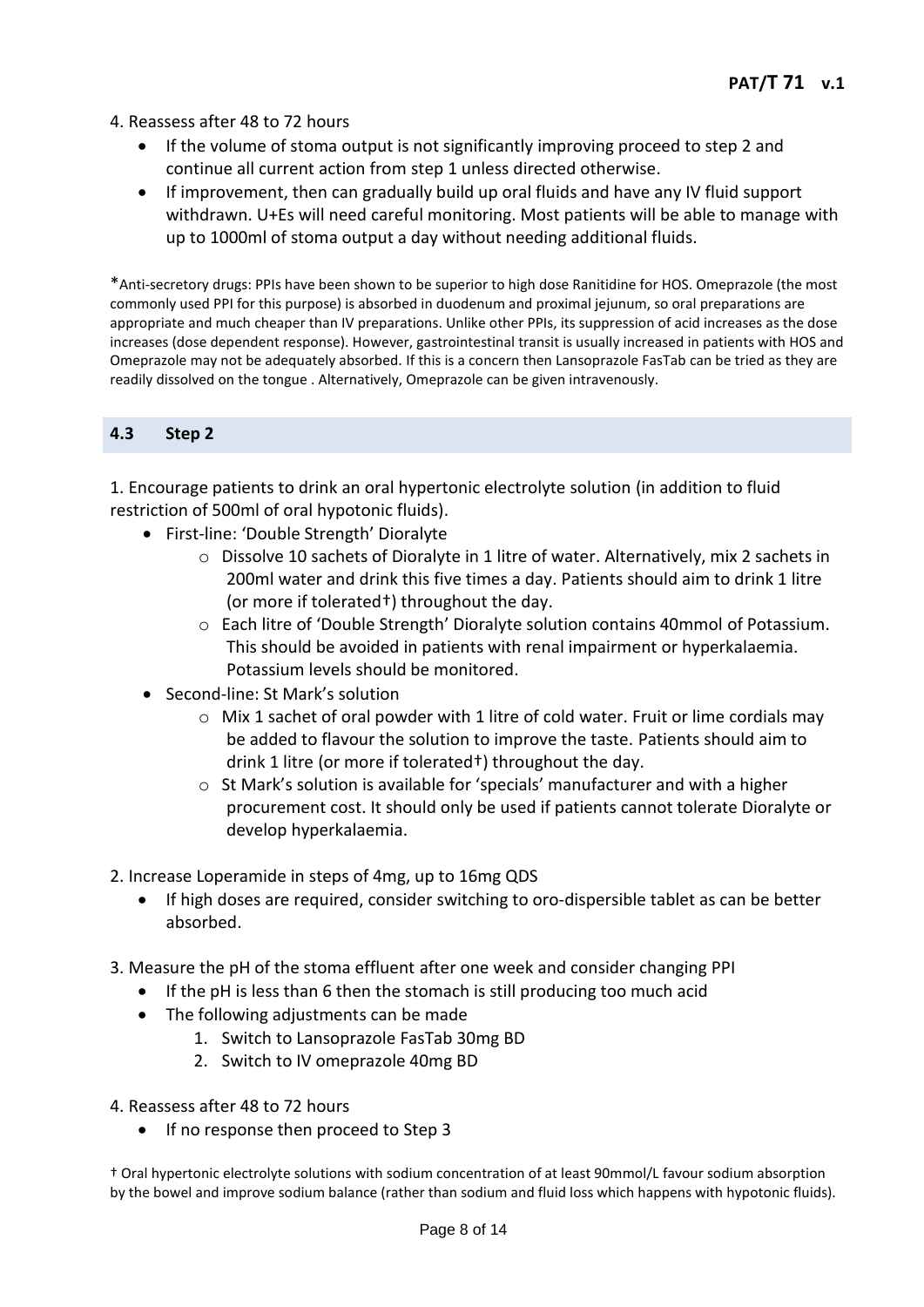This in turn improves thirst and so decreases overall fluid intake and stoma output. Patient may have up to 2 litres of oral hypertonic electrolyte solutions if tolerated. This should not be given in unrestricted amounts as excess consumption will still increase stoma volume.

#### <span id="page-8-0"></span>**4.4 Step 3**

1. Add Codeine Phosphate 30 to 60mg QDS (unless contraindicated)

- Prescribe tablet as the first choice. The tablet can be dispersed in 10ml of water.
- Avoid syrup as this may be too hygroscopic and the potential osmotic effect may increase stoma output
- 2. Recheck stoma pH after one week and try alternative PPI if pH still less than 6
- 3. Reassess after 48 to 72 hours
	- If no improvement then seek further assistance
		- o Contact consultant colorectal surgeon via switchboard
		- o Nutrition Support Team (Bleep 1812)

#### The role of Octreotide

The use of Octreotide in HOS is controversial. Evidence suggests that there may not be any additional benefit of this medication if the patient is already on high dose PPI.

#### <span id="page-8-1"></span>**4.5 Summary**

A one page summary of the HOS policy is provided at the beginning of this document, this will also be available on IGNAZ.

# <span id="page-8-2"></span>**5 MANAGING EXCESSIVE STOMA OUTPUT (ESO)**

If a patient's stoma output is excessive, but is less than 2000ml / 24 hours and they are at risk of developing fluid and electrolyte imbalances then the same principles should be followed as for HOS. However, fluid restriction should not be introduced immediately and a more modest dose of Loperamide (4mg) can be tried initially.

#### <span id="page-8-3"></span>**5.1 General Principles of ESO Management**

The same general principles apply as for HOS above. However, not all patients with ESO are at risk of malnutrition and patients should only be referred onto the dietitian if they are judged to be at risk (e.g. MUST score of 2 or above).

#### <span id="page-8-4"></span>**5.2 Initial Management of ESO**

1. Start anti-diarrhoeal medication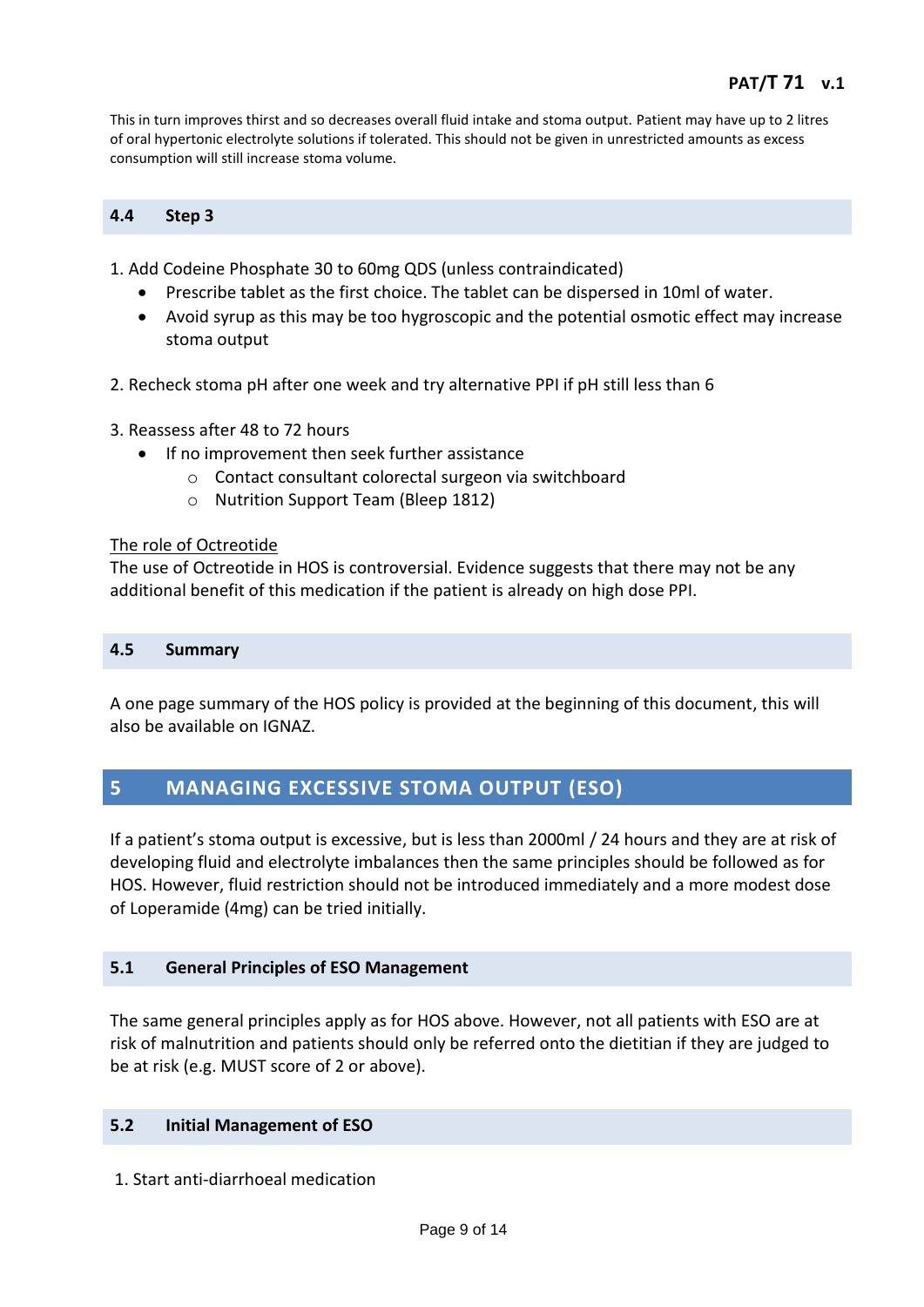- Loperamide 4mg QDS patients should take at least 30mins before food
- 2. Consider starting Proton Pump Inhibitor (PPI)
	- Omeprazole 40mg OD (patients should switch to this if on another PPI)
- 3. Reassess after 48 to 72 hours
	- If the volume of stoma output is not significantly improving progress to follow the HOS pathway above

#### <span id="page-9-0"></span>**5.3 Subsequent Management of Persistent ESO**

Follow the HOS pathway beginning at Step 1, adjust doses of existing medications as required.

#### <span id="page-9-1"></span>**6 TRAINING/ SUPPORT**

For further support and advice please contact:

- o Consultant colorectal surgeon via switchboard within working hours
- o Nutrition Support Team (Bleep 1812)

The training requirements of staff will be identified through a training needs analysis. Role specific education will be delivered by the service lead.

# <span id="page-9-2"></span>**7 MONITORING COMPLIANCE WITH THE PROCEDURAL DOCUMENT**

| <b>What is being Monitored</b>    | Who will carry out<br>the Monitoring | How often    | How Reviewed/<br><b>Where Reported to</b>                        |
|-----------------------------------|--------------------------------------|--------------|------------------------------------------------------------------|
| <b>Compliance with the policy</b> | Care groups                          | Twice a year | Datix reports reviewed by<br>the Nutrition Steering<br>Committee |

#### <span id="page-9-3"></span>**8 DEFINITIONS**

HOS = High output stoma

- ESO = Excessive stoma output
- U+Es = Urea and electrolytes

### <span id="page-9-4"></span>**9 EQUALITY IMPACT ASSESSMENT**

An Equality Impact Assessment (EIA) has been conducted on this procedural document in line with the principles of the Equality Analysis Policy (CORP/EMP 27) and the Fair Treatment For All Policy (CORP/EMP 4).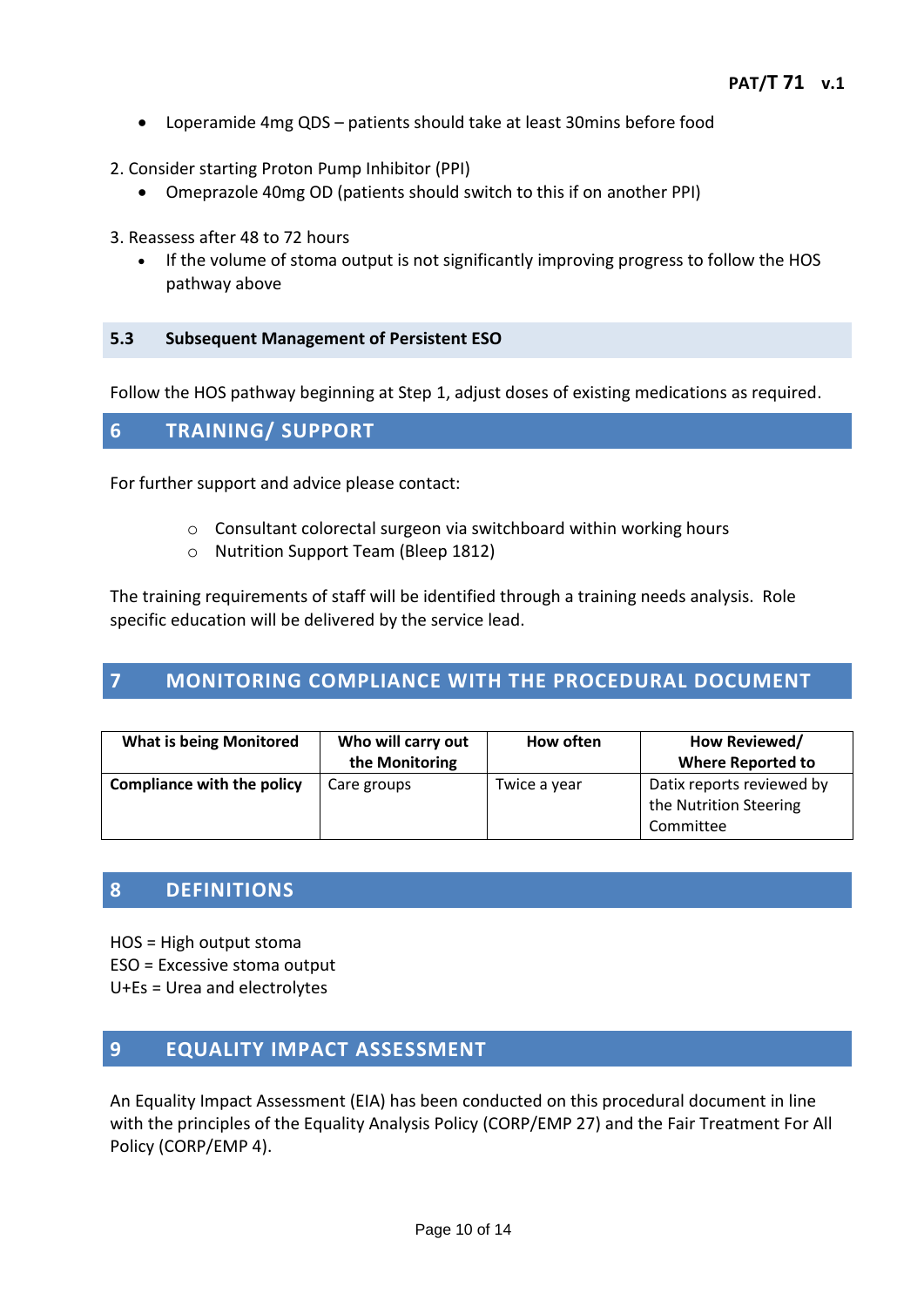The purpose of the EIA is to minimise and if possible remove any disproportionate impact on employees on the grounds of race, sex, disability, age, sexual orientation or religious belief. No detriment was identified (Appendix 2).

# <span id="page-10-0"></span>**10 ASSOCIATED TRUST PROCEDURAL DOCUMENTS**

CORP/EMP 4 – Fair Treatment for All Policy CORP/EMP 27 – Equality Analysis Policy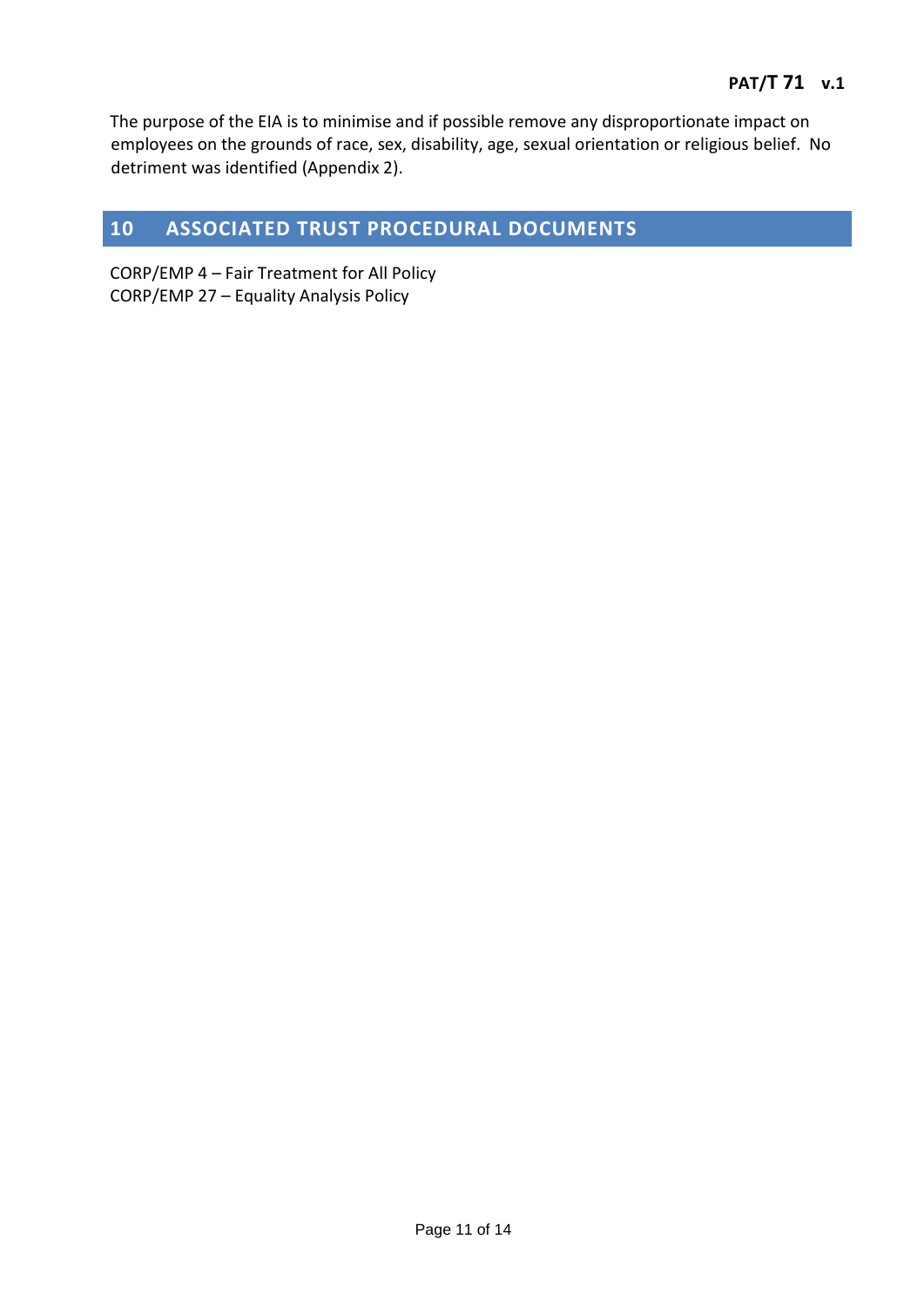# **APPENDIX 1 – ADVICE SHEET FOR PATIENTS WITH HOS**

#### <span id="page-11-0"></span>**ADVICE FOR PATIENTS WITH A HIGH OUTPUT STOMA**

This leaflet provides advice on ways to reduce your stoma output.

#### **What is a high stoma output?**

If your stoma produces more than 1L of fluid per day, then it is considered to have a high output and you may be of risk of getting dehydration. As well as obtaining nutrients from food, the bowel has an important role in absorbing fluid and electrolytes (salts). Most fluid is absorbed in the lower bowel. If this has been removed or is disconnected from the upper bowel by a stoma, you are more likely to experience a high output from your stoma. A high stoma output can lead to poor absorption of nutrients, salts and fluids which can lead to dehydration and weight loss. Depending on the length of your remaining bowel, your absorption may get better over time and your high output may decrease. However, there are several things that can be done to help this earlier on.

#### **Reducing your stoma output.**

Your stoma output may be reduced by:

- 1. Drinking less ordinary fluid and replacing this with an oral rehydration solution such as Dioralyte or St Marks.
- 2. Increasing salt intake
- 3. Reducing fibre intake
- 4. Taking medication to reduce your stoma output

#### **Fluids**

Drinking too much ordinary fluid (e.g. tea, coffee, water, squash, fruit juice) will increase your stoma output and make you become thirsty and dehydrated. You may be advised to limit your consumption of ordinary fluid to 500-1000mls per day. Your health care team will advise you on this. You may be advised to take a rehydration solution such as Dioralyte. This is high in salt and helps your body absorb fluid, therefore helping to reduce your stoma output and keeping you hydrated. The usual prescribed daily amount is 10 sachets of Dioralyte dissolved in 1000ml water or St Marks solution which can be made as follows:

The electrolyte mix needs to be made up freshly every day. To do this you need to measure out the following powders:

20g (six level 5ml spoonsful) of Glucose

2.5g (one heaped 2.5ml spoonful) of Sodium Bicarbonate (baking soda)

3.5g (one level 5 ml spoonful) of Sodium Chloride (salt)

This needs to be dissolved in 1litre of cold tap water. It is recommended that you drink 1litre of the electrolyte mix each day.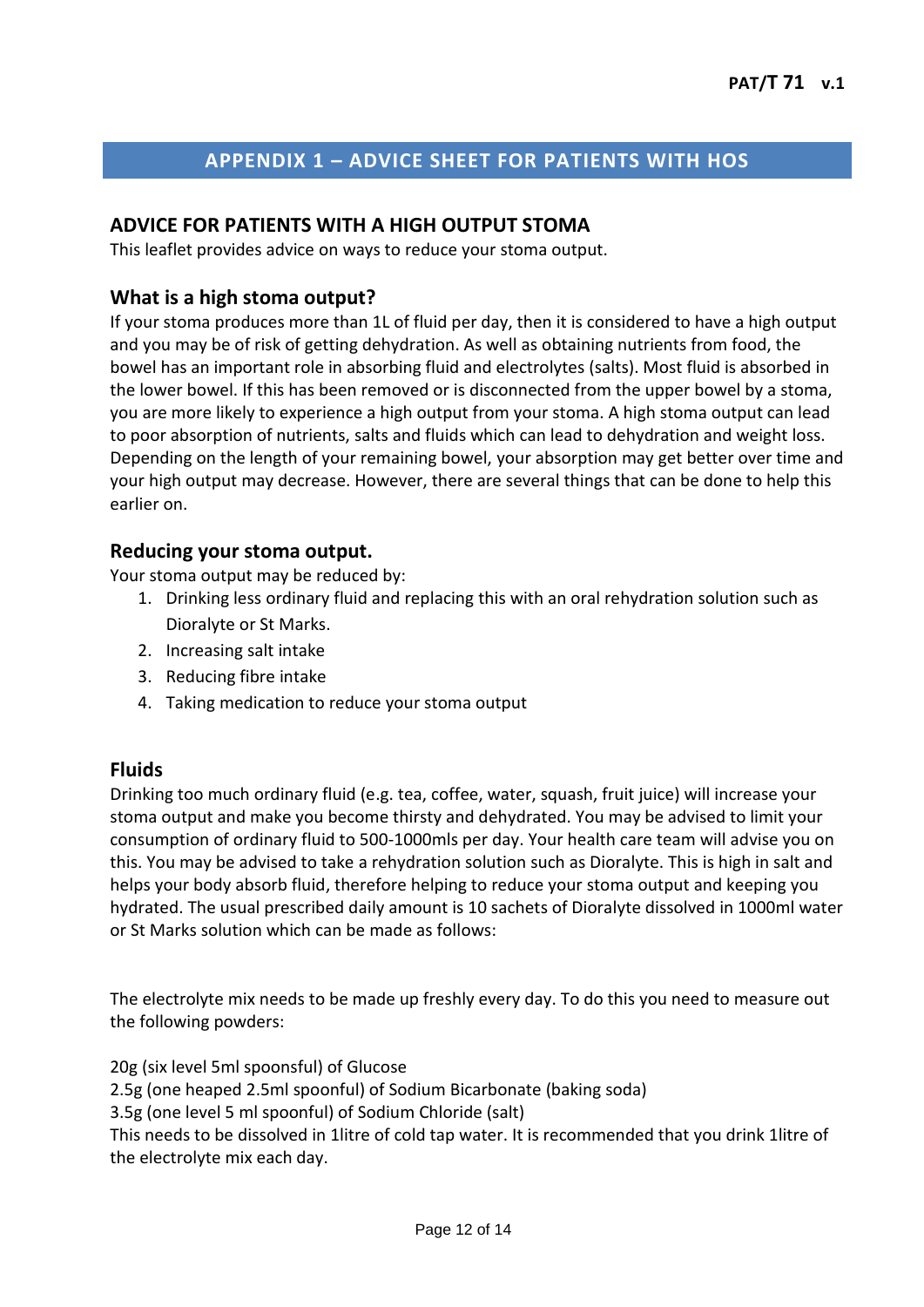You can buy the ingredients (powders) from any pharmacy and some supermarkets or you can obtain them on prescription from your GP. They are cheaper to buy than to get through a prescription if you pay prescription charges.

You may find the solution tastes salty. This can be improved by:

• Storing the drink in the refrigerator and taking it chilled. It can also be frozen and taken as a slush

• Sipping it through a straw

• Adding a small amount of squash, fruit juice or cordial to improve the taste. This is best added while making up the solution rather than adding to each glass so that the salt content remains high

• Adding fresh lemon or lime juice

# **Salt**

Each day you will lose salt from your stoma and it is important to try to replace this loss by following a diet high in salt, as follows:

- Sprinkle a little salt on your meals: 1/2-1 teaspoon per day
- Try cooking with salt
- Increase your intake of the following salty foods: cheese, bacon, ham, smoked fish, fish canned in brine (tuna, sardines, salmon), meat and fish pastes, oxo, bovril, marmite, salted crisps, savoury or salty biscuits.

#### **Fibre**

Foods high in fibre are often difficult to digest and can increase your stoma output. Lower fibre foods may help to decrease your stoma output. You can limit your fibre intake by:

- Having white-based cereal products such as white bread, white rice, white pasta, white breakfast cereals such as corn flakes and rice krispies.
- Have small portions of fruit and vegetables and remove skins, stalks, seeds and pips.
- Avoid nuts and dried fruit

#### **Medications**

Certain medications can be used to slow down the bowel and aid absorption.

Loperamide

This tablet slows down the action of the bowel, helping more fluid, salt and nutrients to be absorbed. It is usually taken four times per day and needs to be taken 30-60 minutes before eating.

• Codeine phosphate.

This also slows down the bowel and is often used in conjunction with Loperamide. It should also be taken 30-60 minutes before eating.

#### Omeprazole or Lansoprazole

These drugs reduce the amount of acid produced by the stomach and hence stoma output.